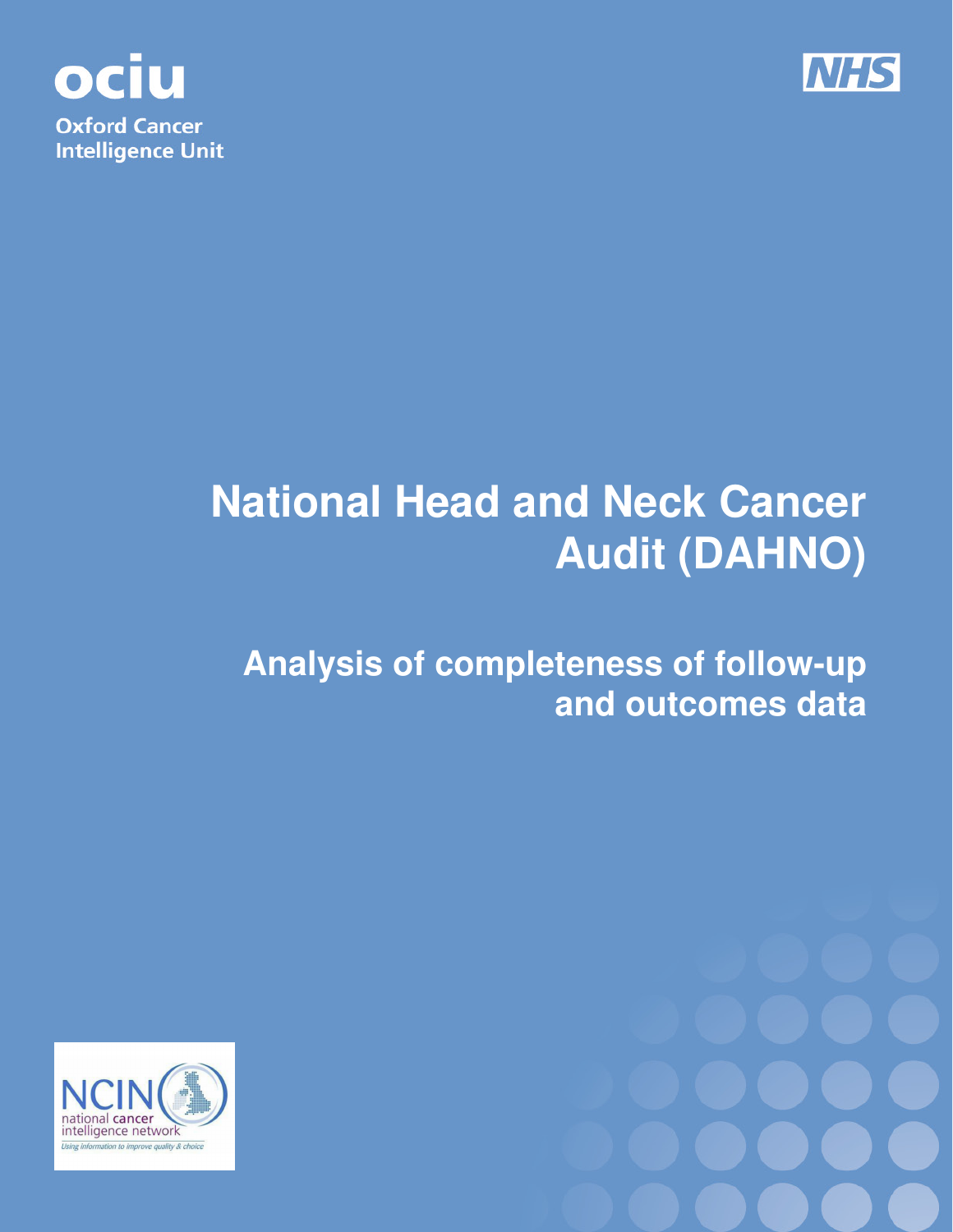#### **This report has been compiled by**

• Sandra Edwards, Senior Analyst, Oxford Cancer Intelligence Unit (OCIU)

#### **With acknowledgements**

- Mr Richard Wight, Chair Head and Neck Cancers Site Specific Clinical Reference Group
- Dr Monica Roche, Medical Director, OCIU
- Andrew Hughes, Principal Analyst, Solutions for Public Health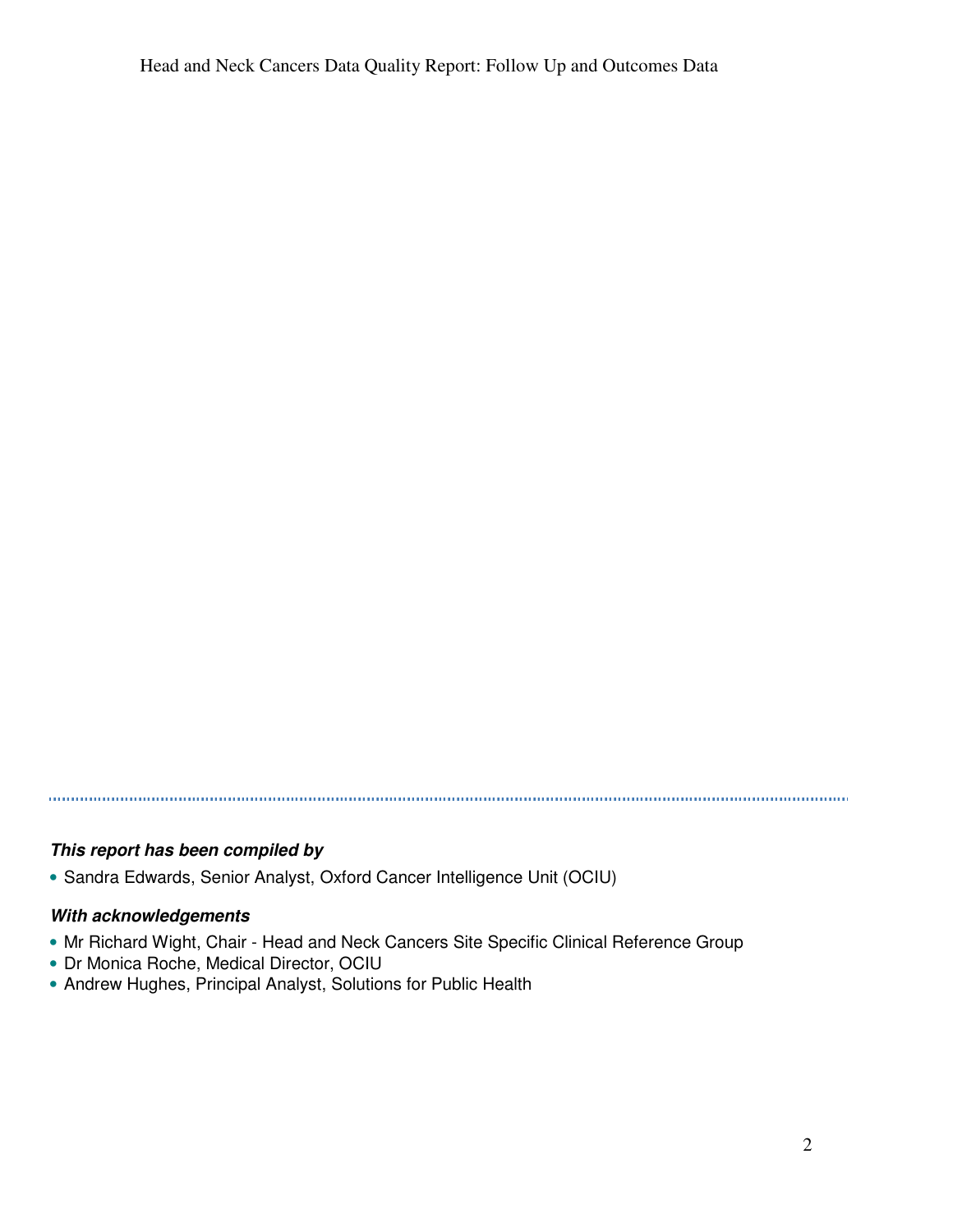#### **National Head and Neck Cancer Audit (DAHNO) - Analysis of follow-up and outcomes for audit cohort.**

The purpose of this report is to describe the quality and quantity of any follow-up and outcomes data available within the DAHNO audit.

The DAHNO (Data for Head and Neck Oncology) system, which supports the National Head and Neck Cancer Audit, began a phased roll out and started receiving cases in 2004 on larynx and oral cavity cancers. Initially restricted to English cancer networks and subsequently eligible to Wales, all cancer networks in England and Wales now submit data to the audit, but not all eligible networks and trusts participated in the timeframe studied. Some organisations submitted a broader range of tumour site groups (in addition to larynx and oral cavity) at inception whilst others have retrospectively populated the DAHNO database in these site group areas. Formal national collection on pharynx and major salivary gland cancer began in 2008.

The data used for these analyses was uploaded from Trusts to the DAHNO audit and supplied to OCIU in 17 files of cumulative data. The data cover cases diagnosed from 1<sup>st</sup> January 2004 to 31<sup>st</sup> October 2008. DAHNO sites include larynx and oral cavity for all years and oropharynx, hypopharynx and nasopharynx mainly from October 2007, but some in earlier years. These files are analysed in an access database.

Overall, the quality of the data has improved over the time period and the quantity has increased with more trusts submitting in later years. However, the inclusion of duplicate records within the data for all years remains a concern and complicates the analysis.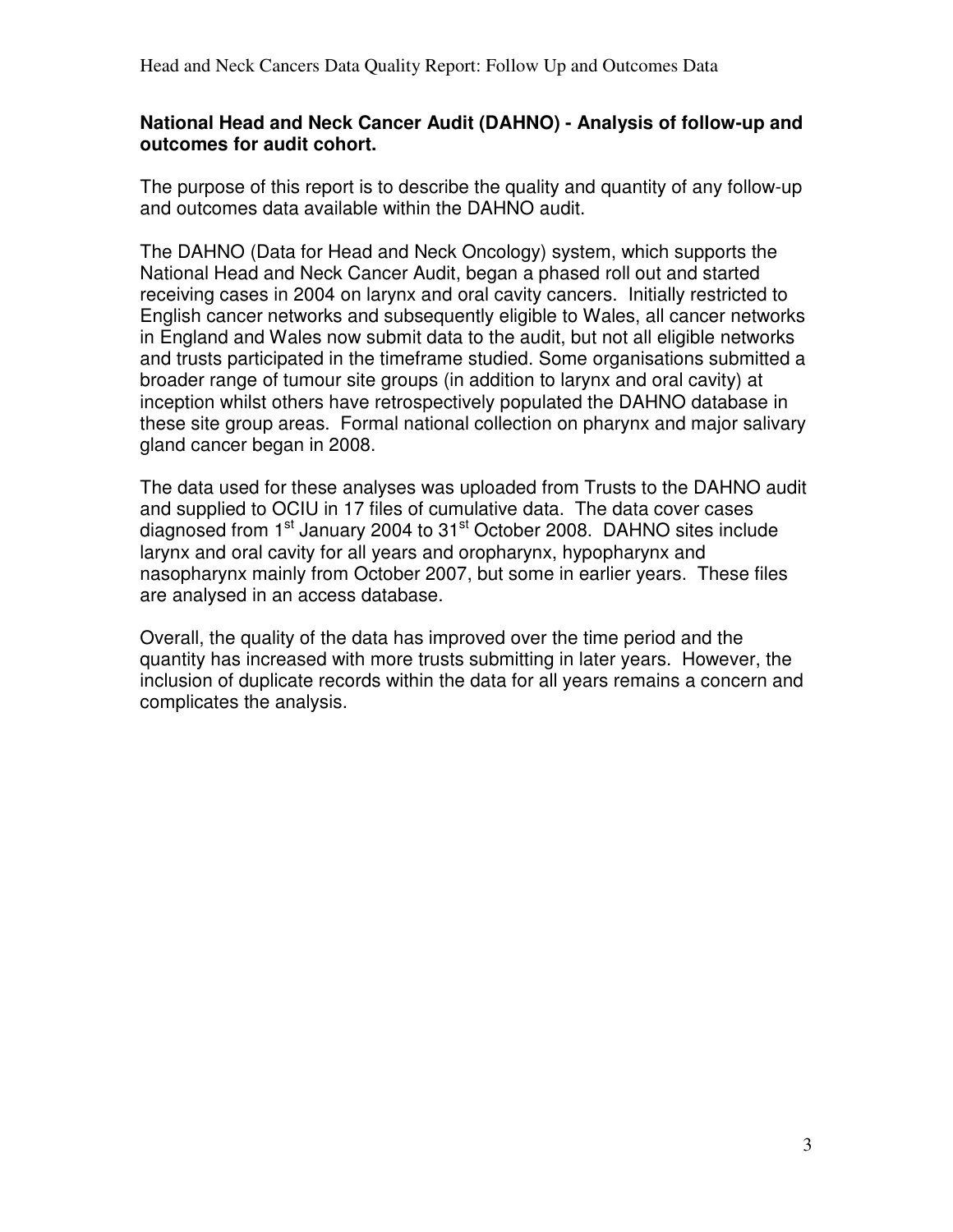| ञ.                  |               |      |      |      |      |       |       |
|---------------------|---------------|------|------|------|------|-------|-------|
| <b>Cancer group</b> | <b>Number</b> | 2004 | 2005 | 2006 | 2007 | 2008* | total |
| larynx              | records       | 374  | 638  | 987  | 1129 | 1227  | 4355  |
|                     | patients      | 358  | 582  | 944  | 1079 | 1120  | 4083  |
| oral cavity         | records       | 381  | 626  | 980  | 1009 | 1197  | 4193  |
|                     | patients      | 356  | 587  | 937  | 978  | 1109  | 3967  |
| oropharynx          | records       | 166  | 227  | 247  | 208  | 986   | 1834  |
|                     | patients      | 156  | 215  | 225  | 194  | 913   | 1703  |
| hypopharynx         | records       | 39   | 60   | 74   | 52   | 261   | 486   |
|                     | patients      | 39   | 55   | 70   | 49   | 243   | 456   |
| nasopharynx         | records       | 14   | 26   | 22   | 33   | 100   | 195   |
|                     | patients      | 14   | 26   | 21   | 28   | 96    | 185   |
| major salivary      | records       | 24   | 42   | 47   | 43   | 274   | 430   |
| glands              | patients      | 24   | 40   | 44   | 40   | 250   | 398   |
| <b>Total</b>        | records       | 998  | 1619 | 2357 | 2474 | 4045  | 11493 |
|                     | patients      | 947  | 1505 | 2241 | 2368 | 3731  | 10792 |

**Figure 1: Numbers of records and patients in DAHNO for 2004 to 2008** 

\*2008 data are for January to October only

Figure 1 shows the numbers of records and patients in the DIAGNOSIS table that contains the main information about the tumour such as the cancer site, diagnosis date, stage and hospitals. The DIAGNOSIS table is linked to other tables that hold more specific information such as treatment, nutrition and diet.

Initially, 12 data items that give information on the condition of the patient at different dates were checked for completeness. All patients that are included in the DIAGNOSIS table should also have entries in the CAREPLAN and STATUS tables. Other tables (such as SURGICAL VOICE RESTORATION (SVR)) may not be relevant to all patients.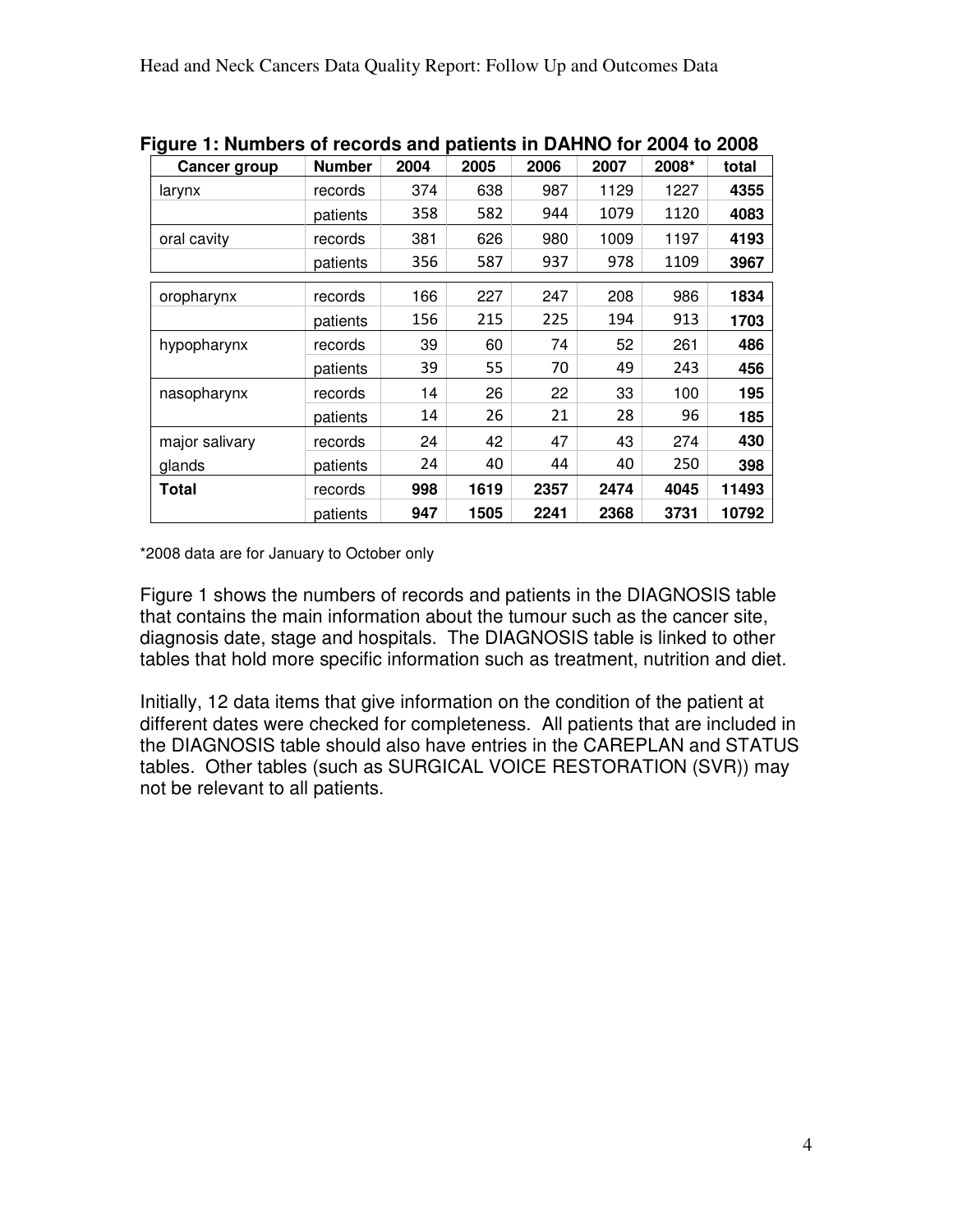|                  |                            | <b>Patients</b><br>with<br>entry in<br>table | $%$ of<br>patients<br>with entry<br>in table | <b>Patients</b><br>with<br>entry in<br>field | $%$ of<br>entries in<br>table with<br>this field |
|------------------|----------------------------|----------------------------------------------|----------------------------------------------|----------------------------------------------|--------------------------------------------------|
| Table name       | <b>Field name</b>          |                                              |                                              |                                              | coded                                            |
| <b>CAREPLAN</b>  | Recurrence                 | 9224                                         | 85.5                                         | 5536                                         | 60.0                                             |
|                  | indicator                  |                                              |                                              |                                              |                                                  |
| <b>CAREPLAN</b>  | Co-morbidity index         | 9224                                         | 85.5                                         | 2554                                         | 27.7                                             |
| <b>CAREPLAN</b>  | Performance status         | 9224                                         | 85.5                                         | 5025                                         | 54.5                                             |
|                  | at present                 |                                              |                                              |                                              |                                                  |
| <b>STATUS</b>    | Metastatic status          | 3260                                         | 30.2                                         | 2174                                         | 66.7                                             |
| <b>STATUS</b>    | Nodal status               | 3260                                         | 30.2                                         | 2141                                         | 65.7                                             |
| <b>STATUS</b>    | Primary tumour             | 3260                                         | 30.2                                         | 2476                                         | 76.0                                             |
|                  | <b>Status</b>              |                                              |                                              |                                              |                                                  |
| <b>MORTALITY</b> | Death date                 | 1508                                         | 14.0                                         | 1507                                         | 99.9                                             |
| <b>NUTRITION</b> | <b>Nutritional Support</b> | 518                                          | 4.8                                          | 163                                          | 31.5                                             |
|                  | Type (Phase II)            |                                              |                                              |                                              |                                                  |

#### **Figure 2: Numbers of records with outcome related information in selected tables (out of 10792 patients)**

Figure 2 shows that while basic information on tumours and their treatment may be entered into DAHNO tables, often the details of disease progression and patient status outcomes are not recorded. Figure 2 shows that that the CAREPLAN does contain entries for over 85% of the cases and details of any recurrence and the performance status on about 60% of cases.

A decision was made to concentrate on the contents of the STATUS table, as it includes information on disease progression, with a date recorded of when the assessment was carried out.

The STATUS table in the DAHNO dataset contains the following data:

- 5890 records for 3275 different patients
- 88 records with the same incorrect patient number caused by an error in the system when patients were entered with no NHS number
- 5387 records with an assessment date (between 21/08/2003 and 25/01/2010)
- 145 records with an assessment date of 01/01/1900
- 1 incorrect date format
- 357 records with no assessment date recorded

A patient may be assessed many times after diagnosis. In the analyses a patient is counted at every assessment recorded in DAHNO and may be counted more than once in an interval (e.g. more than once in a 3 month interval). Analyses were carried out to look at the frequency and intervals of when patients were followed-up after being diagnosed with head and neck cancer. The STATUS table contains the field called 'DatePerformanceAssessment'. This was analysed by taking the difference between this date and the diagnosis date and plotting the number of visits by the number of weeks or months from diagnosis.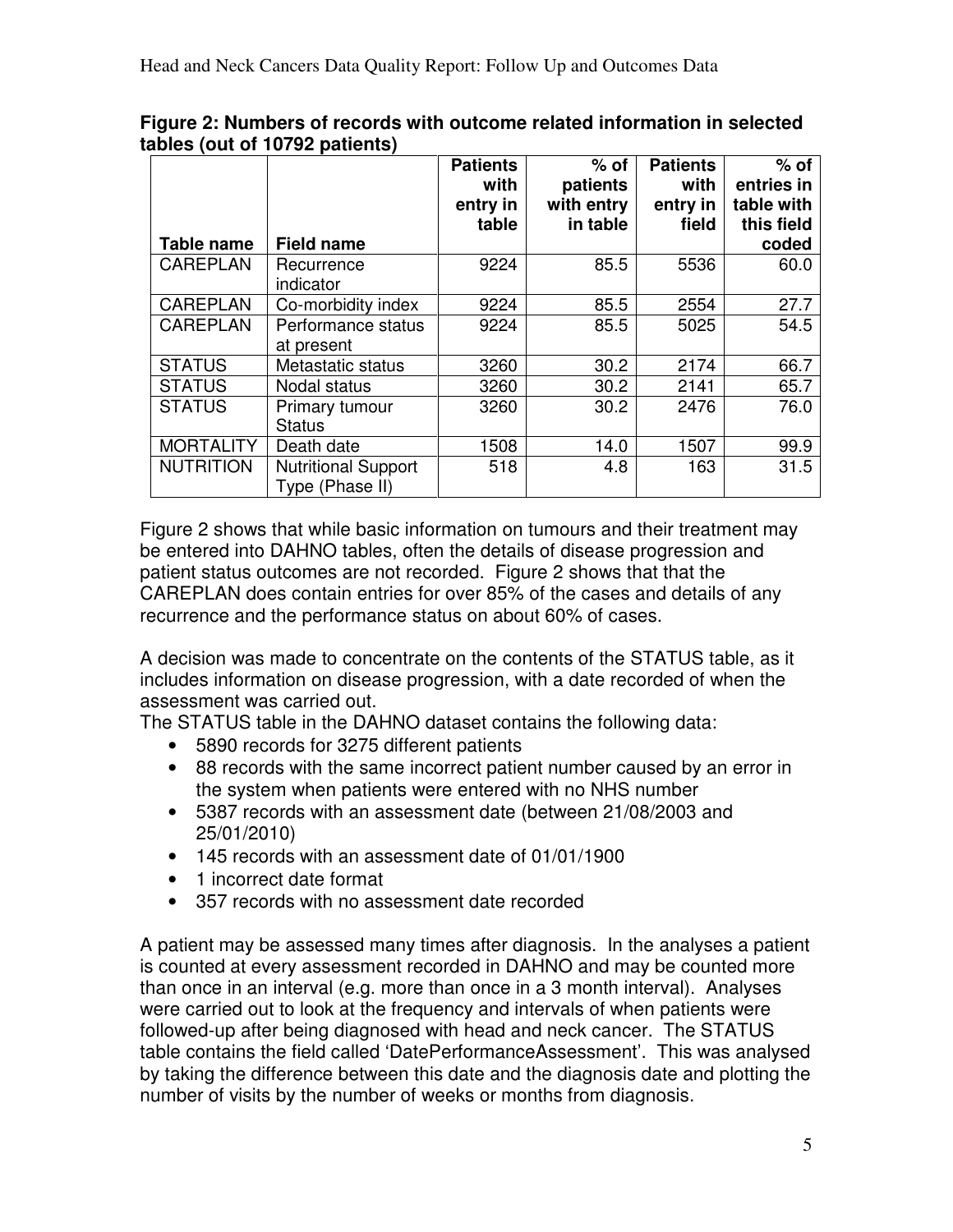There are 73 Trusts that have one or more records with an assessment date and 21 Trusts that have 50 or more records with an assessment date (see Appendix 1 for list of Trusts with more than 50 assessment records).

### **Results**



**Figure 3: Analysis of assessment dates up to 3 years from diagnosis** 

Figure 3 shows the analyses for all cases entered in DAHNO with a diagnosis date in years 2004 to 2006. The blue line shows the number of times they were assessed in intervals of 3 months in the 3 years following diagnosis and the brown line shows the number of patients that died. The assessment curve shows a peak at 7-9 months after diagnosis with a stable decline in these assessments over the next year. The reduction in assessments over time may be due to patients not being assessed, some patients dying within 3 years or details of assessments not being submitted to DAHNO.

Figure 4 shows the analyses for all cases entered in DAHNO with a diagnosis date in years 2004 to 2008, the number of assessments in the first year following diagnosis and the number of deaths in the first year.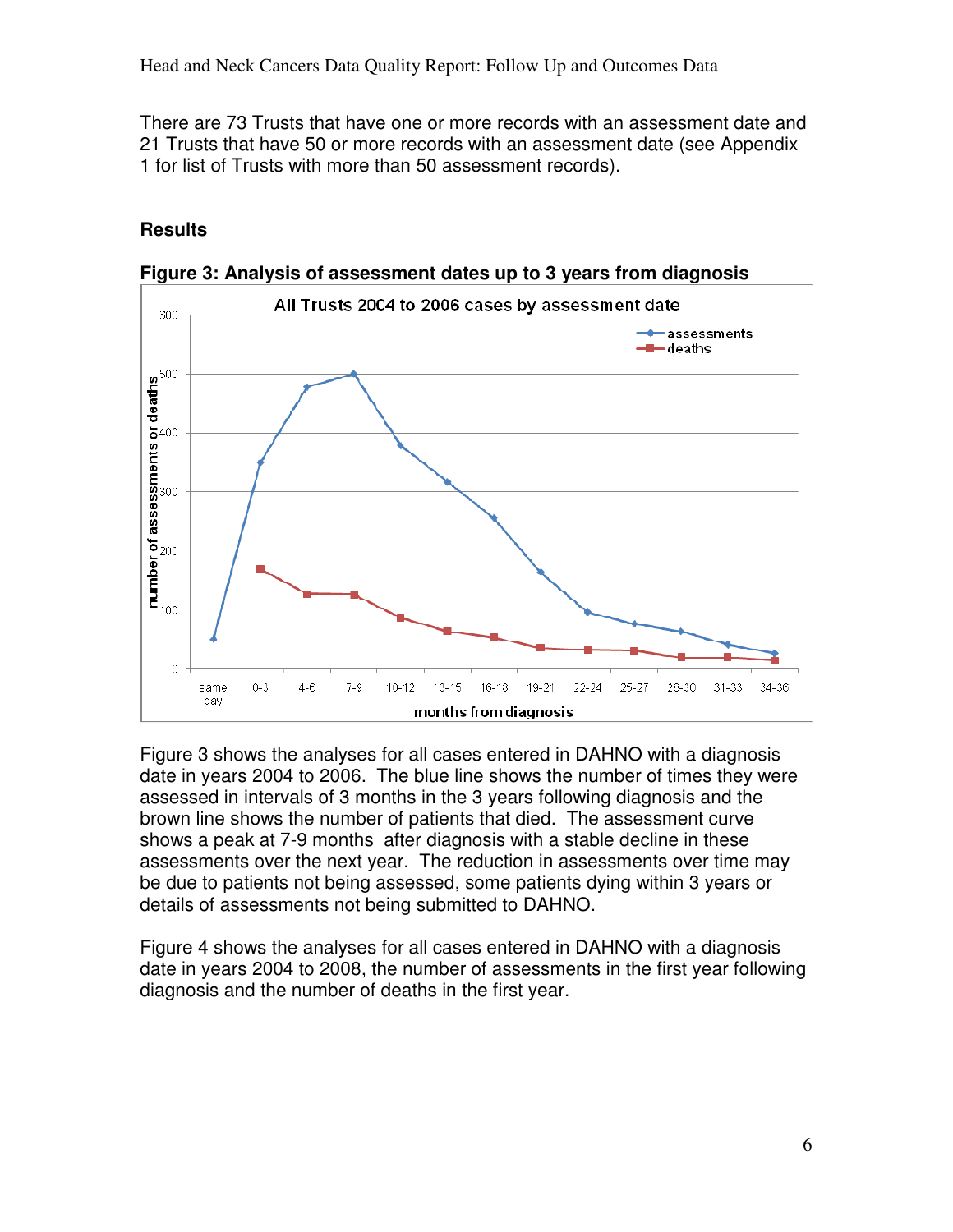

**Figure 4: Analysis of assessment dates and deaths up to 1 year from diagnosis** 

Where there were sufficient cases, this analysis was carried out at Trust level, using Contact hospital if given or else Submitting hospital. Examples are given showing the patterns in the follow-up policies (or recording) of three Trusts.

Figures 5, 6 and 7 show the analysis of assessment dates by week up to 1 year after diagnosis for 3 Trusts. The plotted trendlines show that although the numbers of cases assessed each week is variable the overall policy of case review is similar at all 3 Trusts.



**Figure 5: Analysis of assessment dates, South Tees NHS Trust**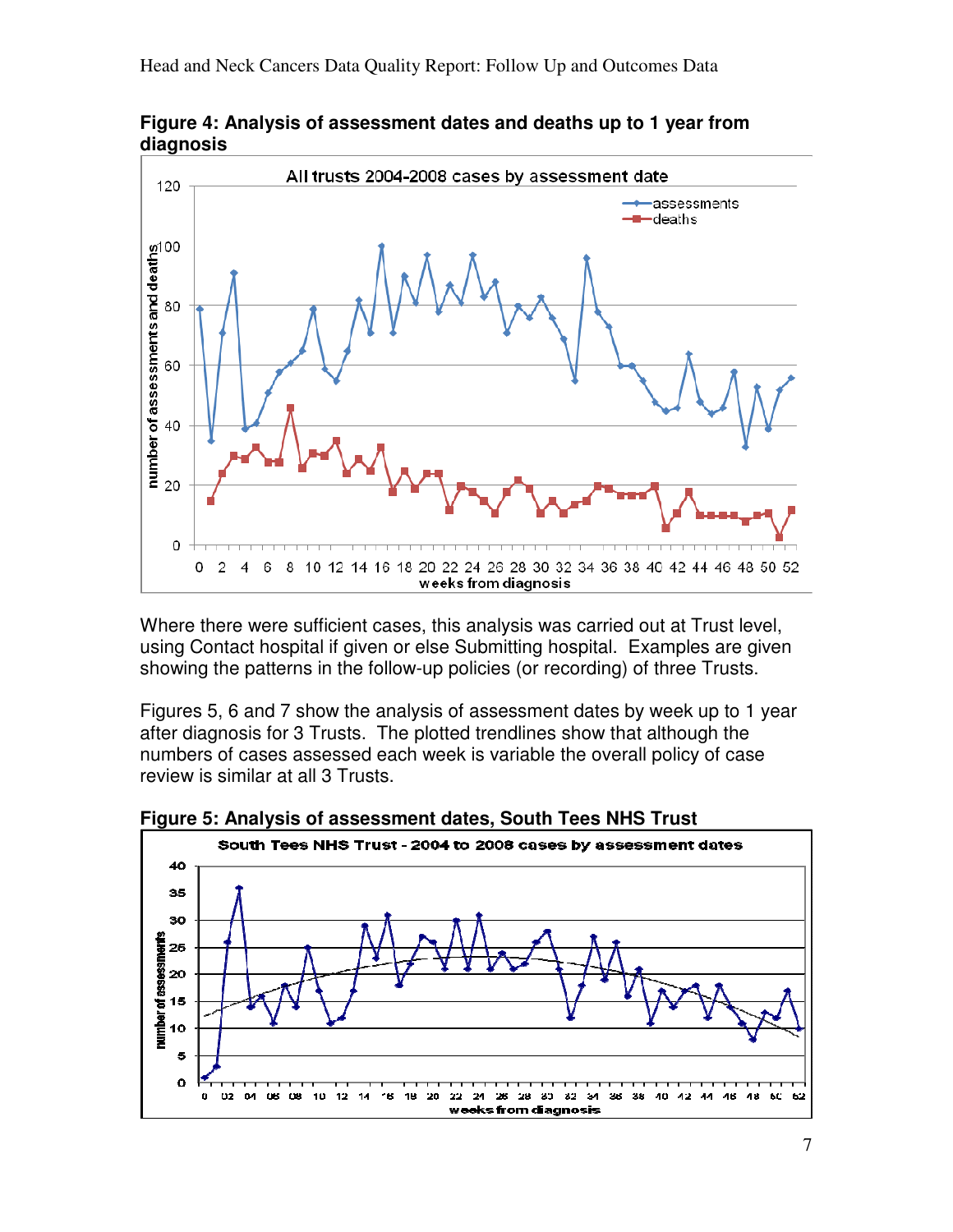**Figure 6: Analysis of assessment dates, Norfolk and Norwich NHS Trust** 



**Figure 7: Analysis of assessment dates, York NHS Trust** 



#### **Conclusions**

- In the years covered by this report, only limited follow up and outcomes data were recorded for the DAHNO audit cohort.
- No meaningful analyses of follow up strategies or variations in disease free survival are possible given the limitations of the data.
- A small number of hospitals do record much more complete follow up and outcomes data. It will be important to share their experience and approach to capturing follow up data with other Trusts
- Ensuring more complete recording of information on recurrences and performance should be a priority.